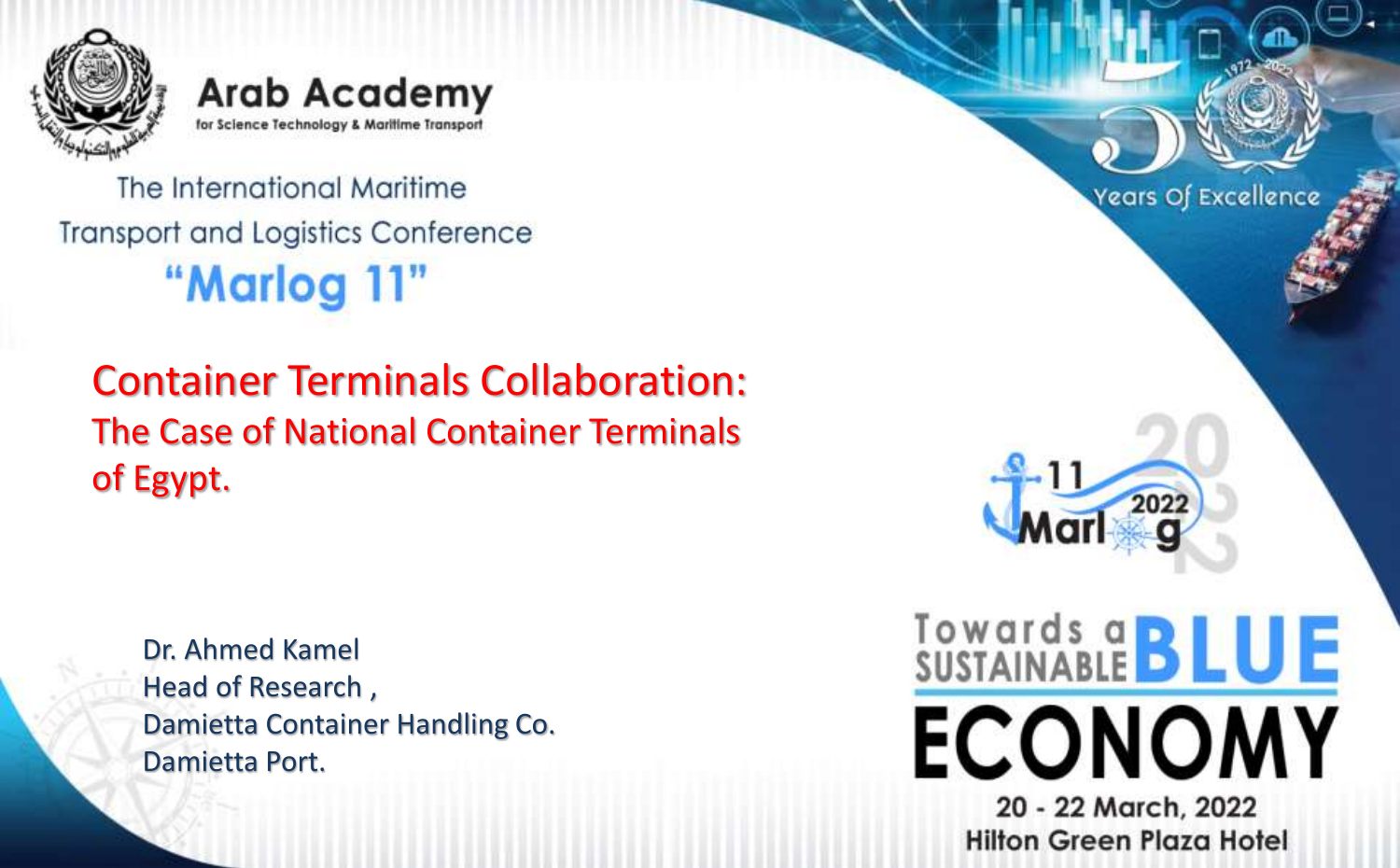## Contents:

- 1. Introduction
- 2. Collaboration concept, forms, drivers and barriers.
- 3. Effective management of collaboration initiatives
- 4. Content analysis
- 5. Conclusion and recommendations

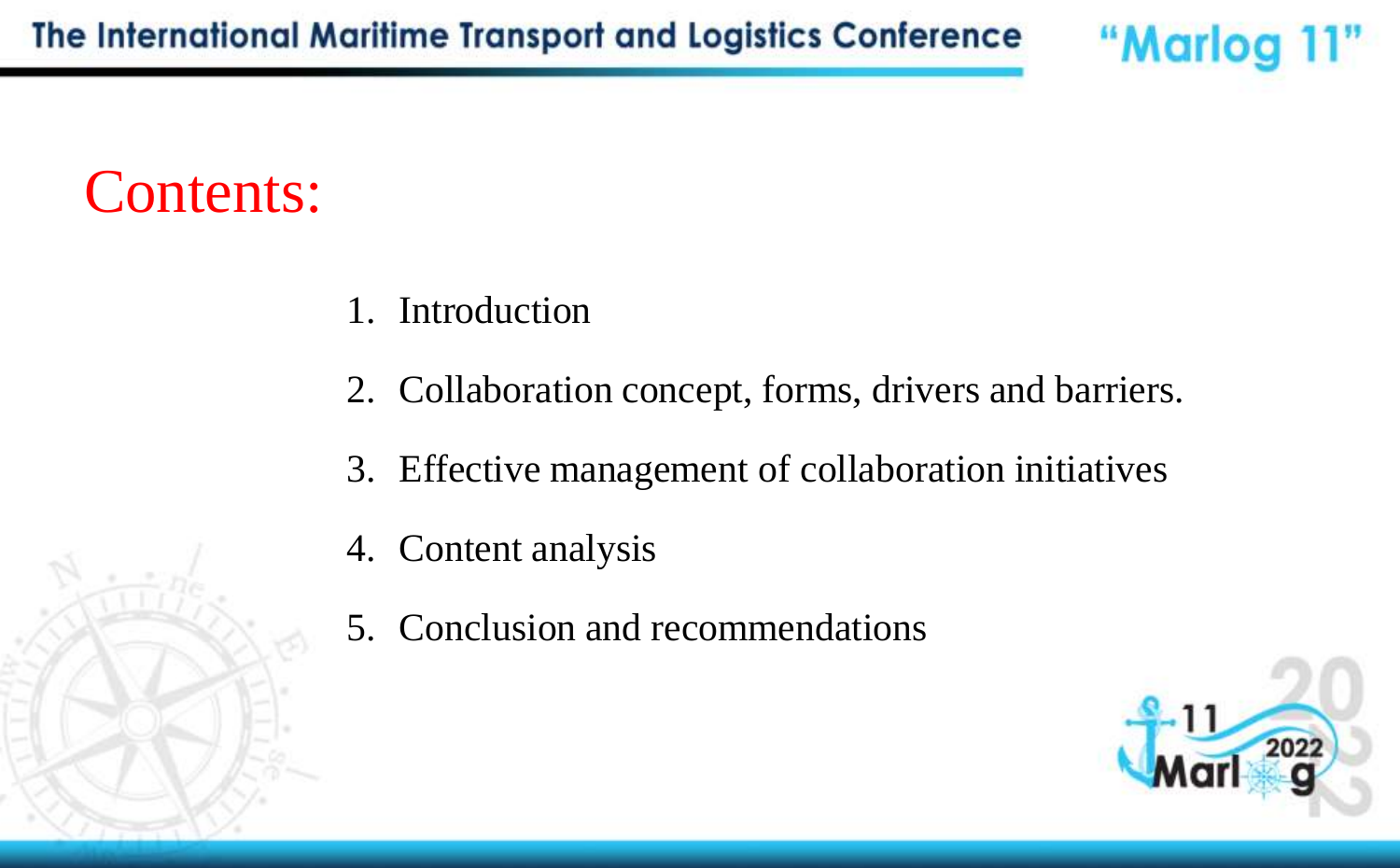#### Introduction

- Today, ports cannot maintain a monopoly status as in the past.
- To comply with such high competition phenomena, container terminals are forced to apply new strategies.
- One approach to stay competitive is to implement collaborative initiatives between ports and terminals.
- By collaborating, ports can gain benefits that cannot be obtained in standalone basis.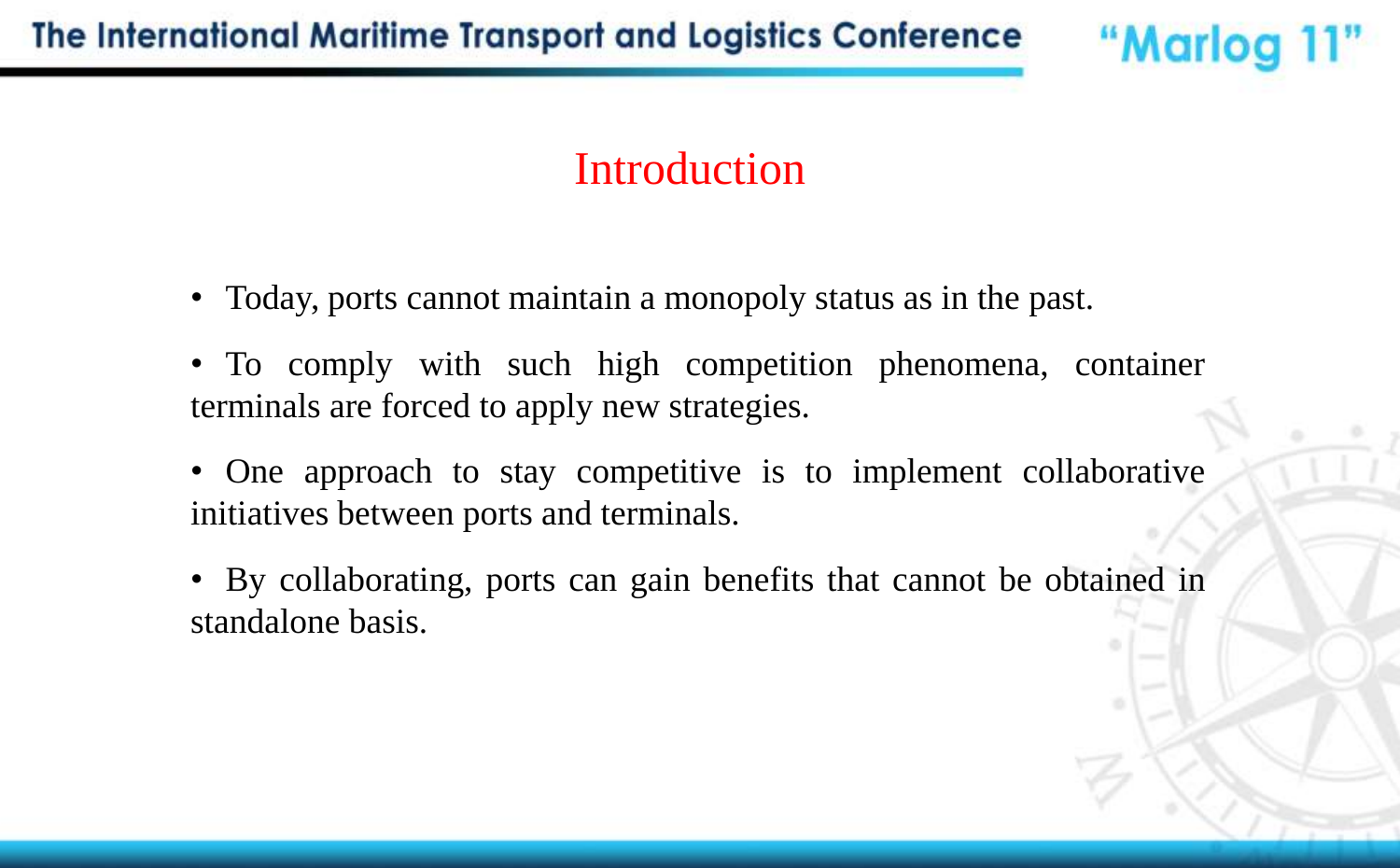#### Introduction

"Marlog 11"

• Regarding the National Container Terminals of Egypt (NCTE), the strength come from the distinctive ownership structure of these container terminals.

- They are running under the same umbrella "Holding company for maritime and land transport" (HCMLT).
- This key factor can greatly facilitate the implementation of proposed collaboration initiatives and achieve a competitive advantage .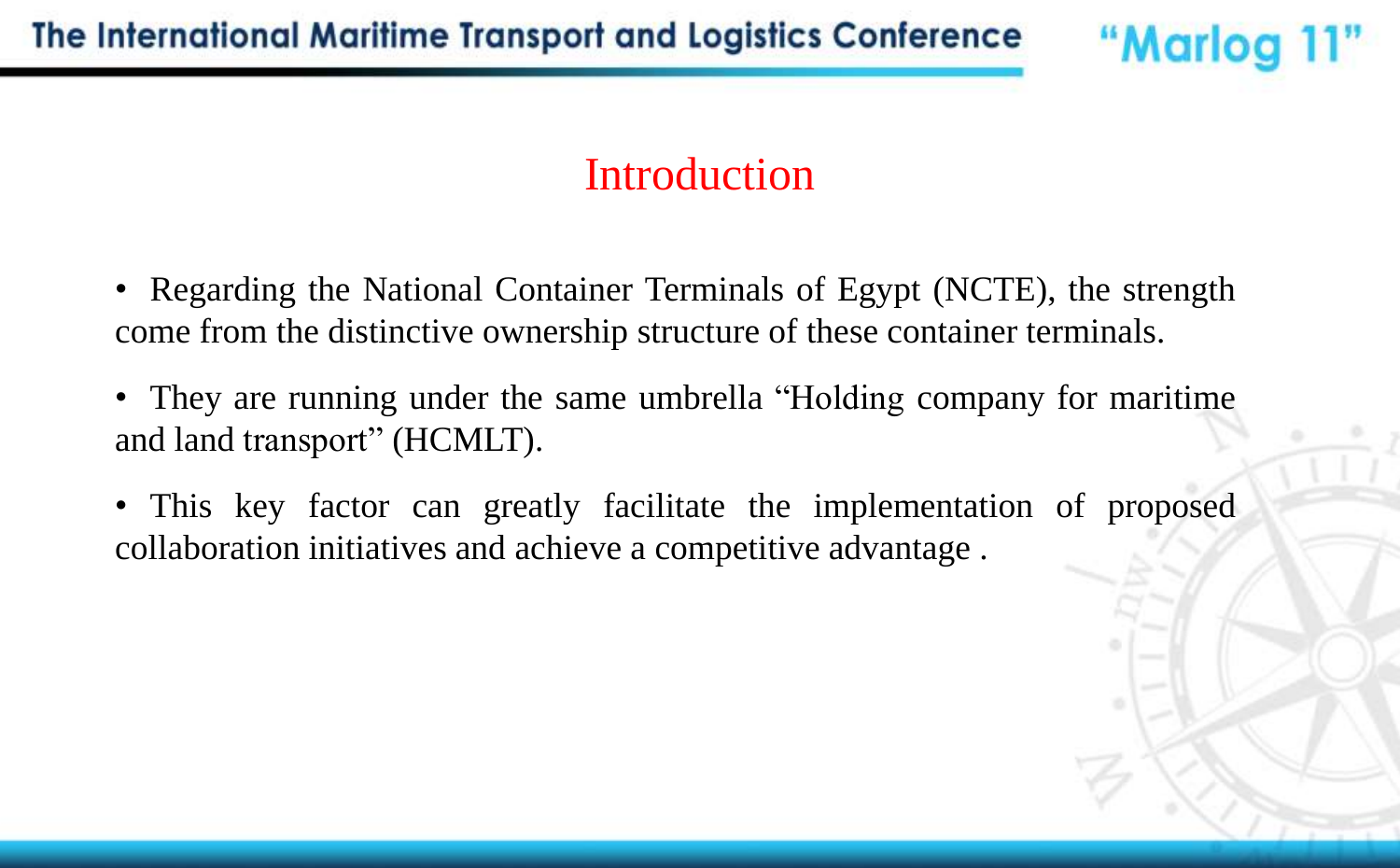#### **Introduction**

"Marlog 11"

#### **Research main objective is:**

• To investigate the horizon of collaboration between the National Container Terminals of Egypt (NCTE).

#### **Research questions includes:**

- What are the drivers for collaboration initiatives?
- What are the main barriers that hinder implementation of the collaborative initiatives?
- How to effectively manage the collaboration initiatives?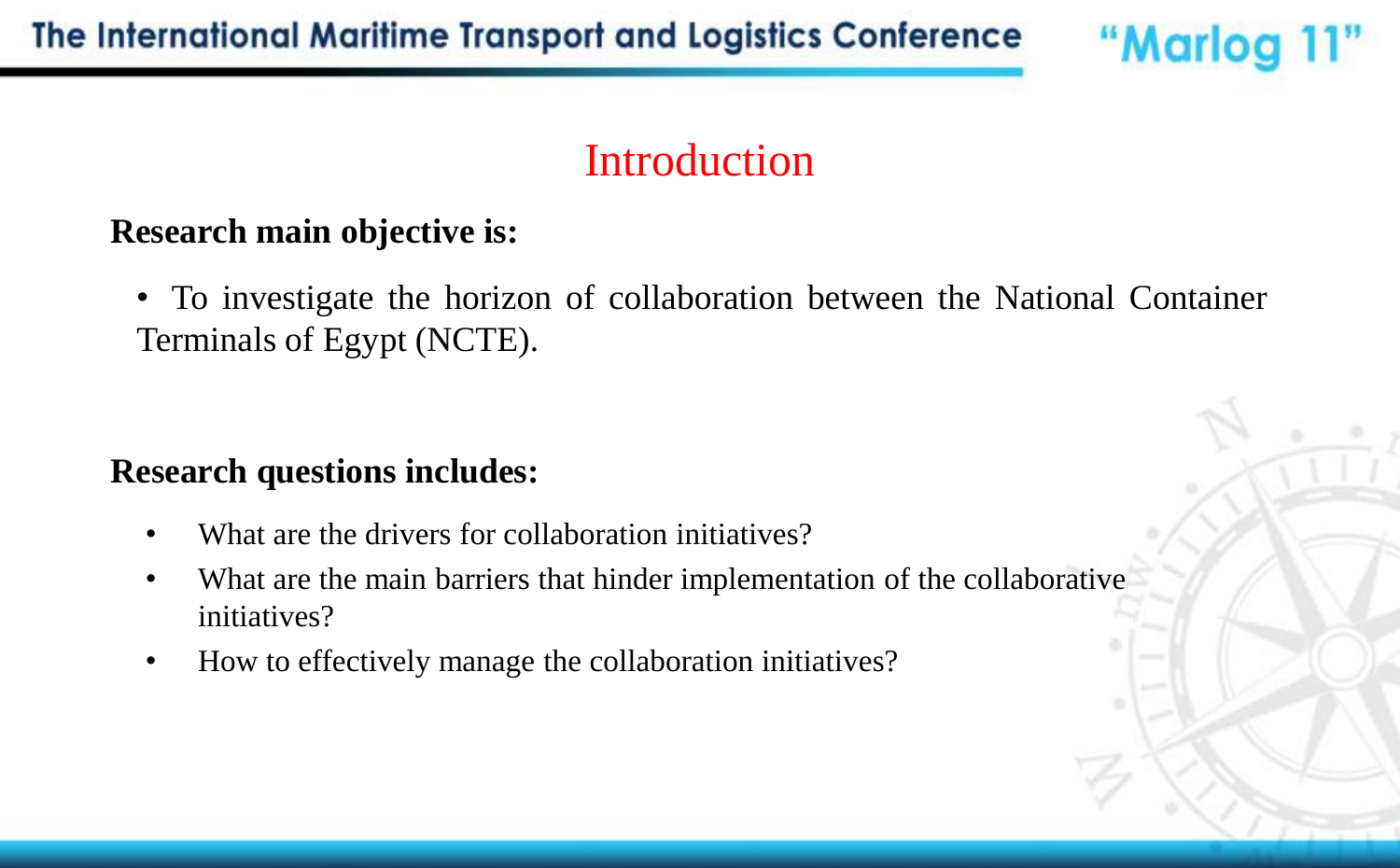## Concept of collaboration

UNCDAT describes collaboration as "joint activities carried out by at least two parties who are mutually committed, and gain benefits from the cooperation such as : Financial savings, Improvements in quality of services, Increased market share, etc..".

The key point here is to achieve greater success.



"Marlog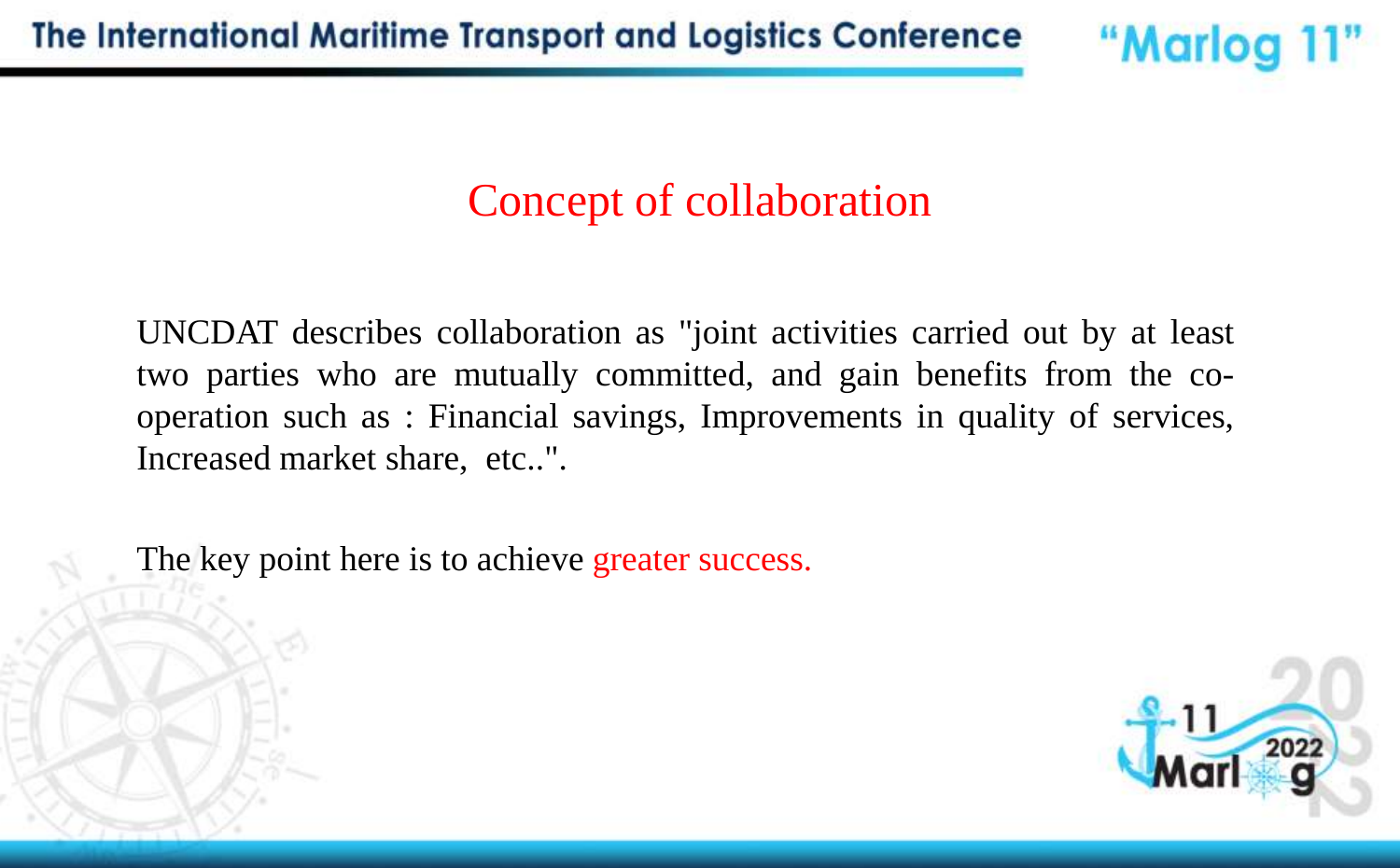## Forms of collaboration

- Basically, there are two forms of collaboration; vertical and horizontal.
- In a supply chain context, the vertical type includes collaboration with customers and suppliers.
- Vertical collaboration within the port industry mainly deals with supply chain integration of ports
- The horizontal form of collaboration is a relationship between competitors, non- competitors or even internal business units.

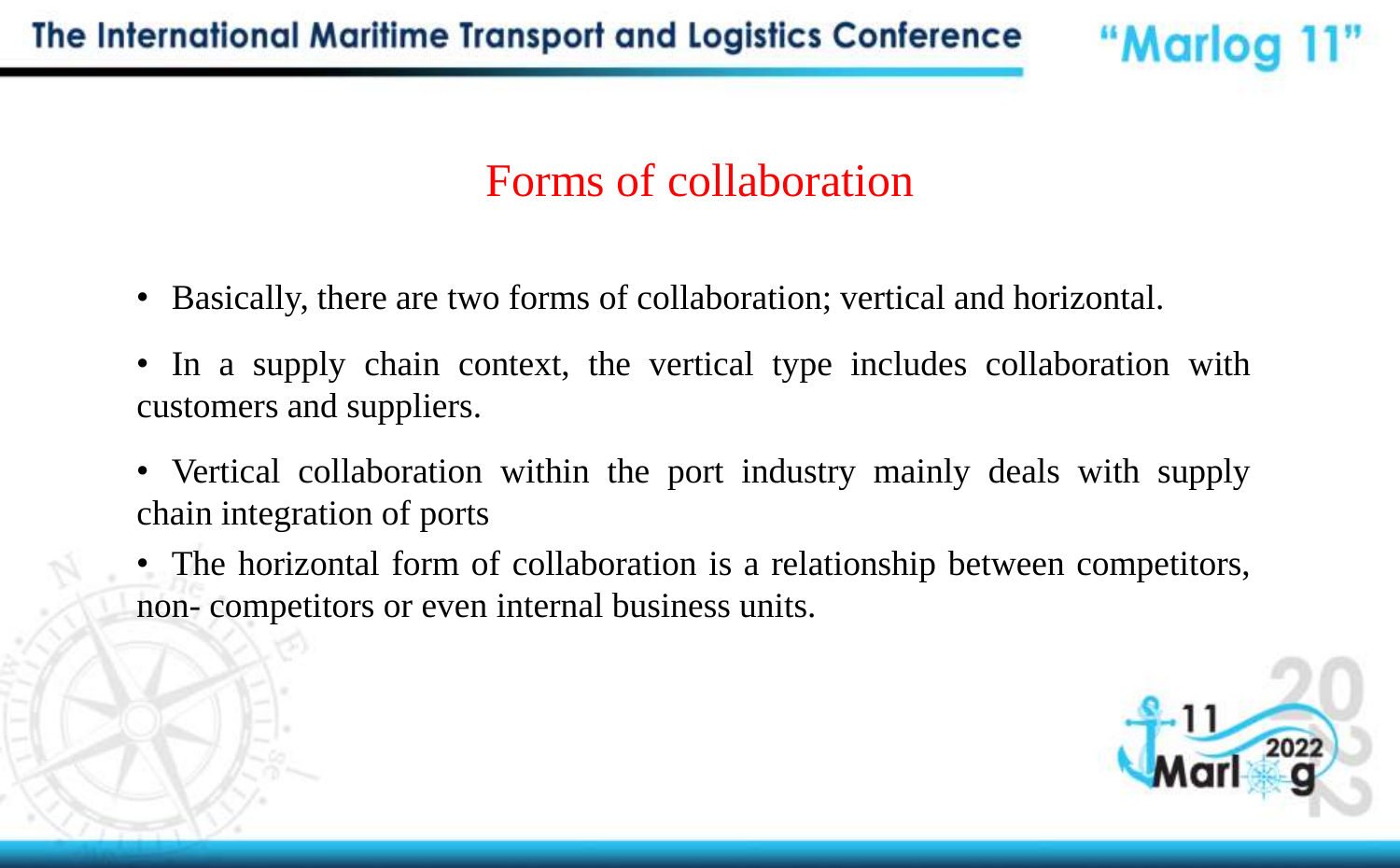#### Horizontal collaboration in the maritime industry

"Marloc

- There are two types of port co-operation which are: complementary cooperation and, co-opetition.
- Complementary co-operation existed when a port needs another port(s). The relationships between hub and spoke ports are good example .
- Co-opetition is a strategic approach for organizations in the same market to reach a win-win situation and strengthen each other against outsiders.
- Researches in this area confirms that there is a positive correlation of the level of co- opetitive relationships and the ability to remain competitive.
- Co-opetition is based on the theory, that beside the group of suppliers, customers and competitors, there is another group interacting in business which can be called "complementors".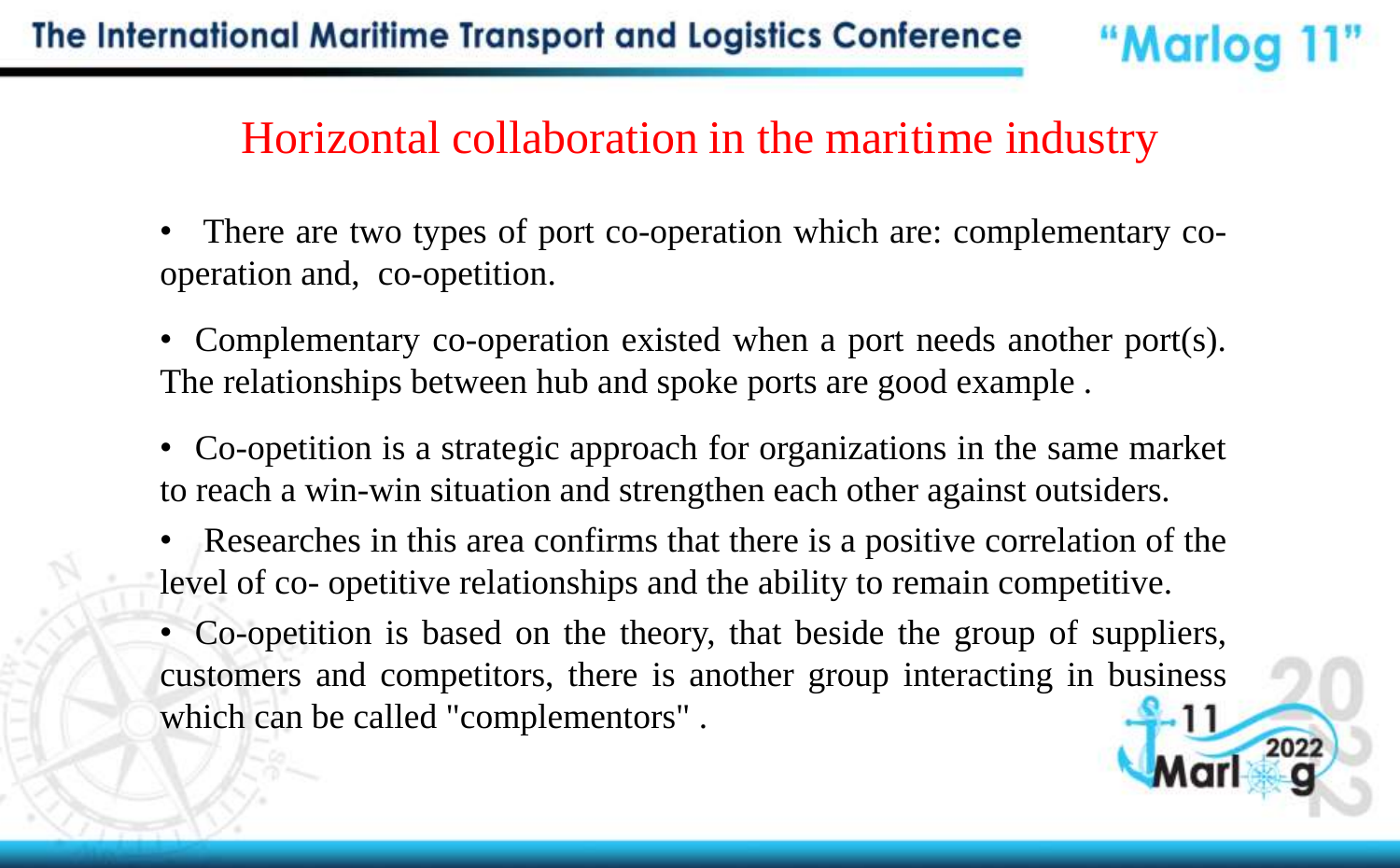#### Drivers and benefits

- Scholars summarized co-opetition reasons in five different categories, namely:
	- o Strategic motivations,
	- o Economic motivations,
	- o Operational motivations, and
	- o Marketing motivations.
- The results of interviews show that strategic motivations, which relate to port's market position, are the main reasons for co-opetition.



"Marlog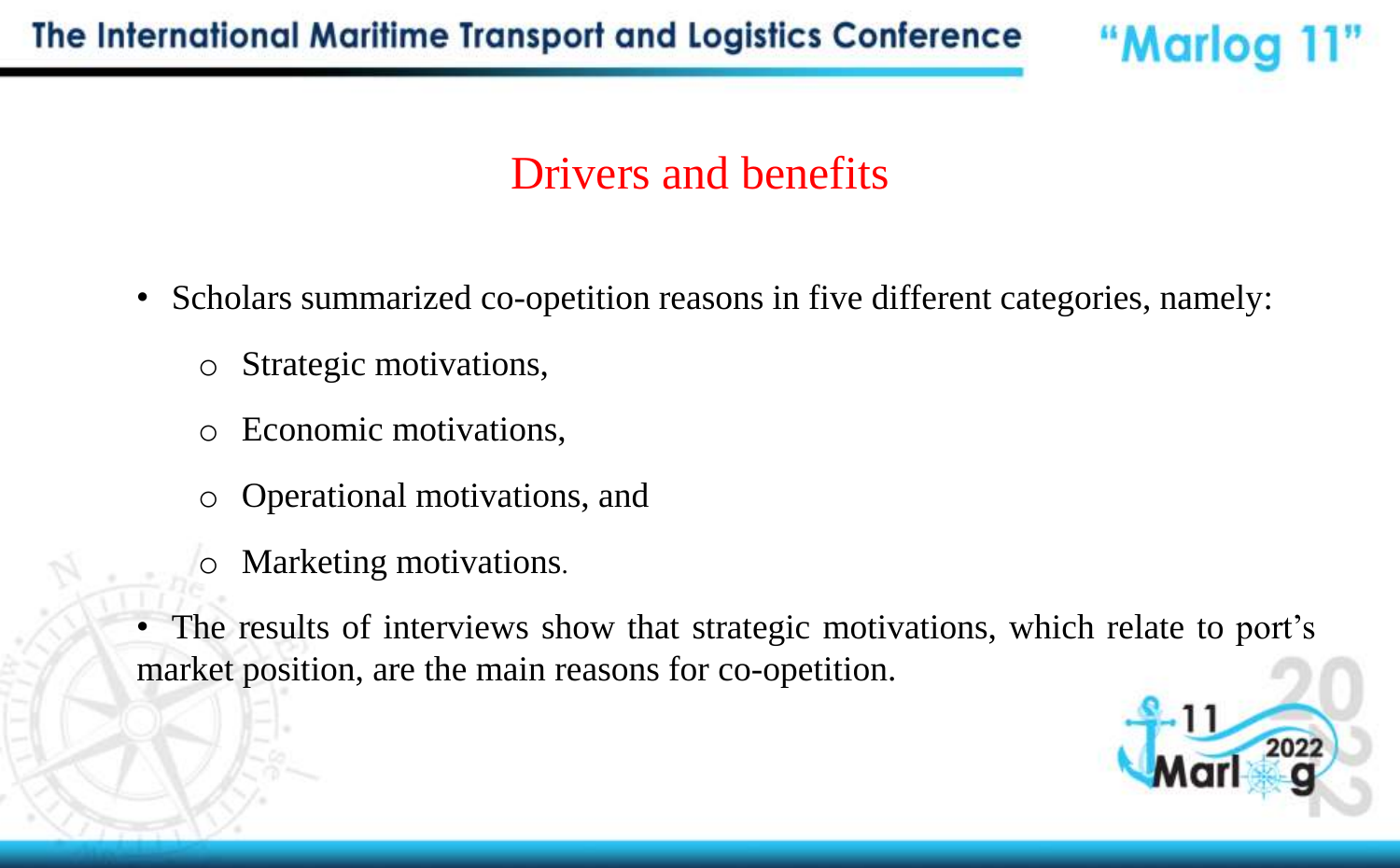#### Drivers and benefits

- The high competition in the shipping market leads to confirmation of shipping alliances which have a strong bargaining power on ports and terminal operators.
- Alliances of shipping lines are jointly negotiating with ports for lower prices and better conditions.
- Losing one alliance, often results in a big loss of sales and revenues.
- Also, the penetration of shipping lines in terminal operations business strengthened their market power against common terminals. i.e HLC in Damietta , CMA-CGM in Alexandria..etc.
- As a reaction, container ports are forced to provide high level quality services by all possible means including collaborating with other ports".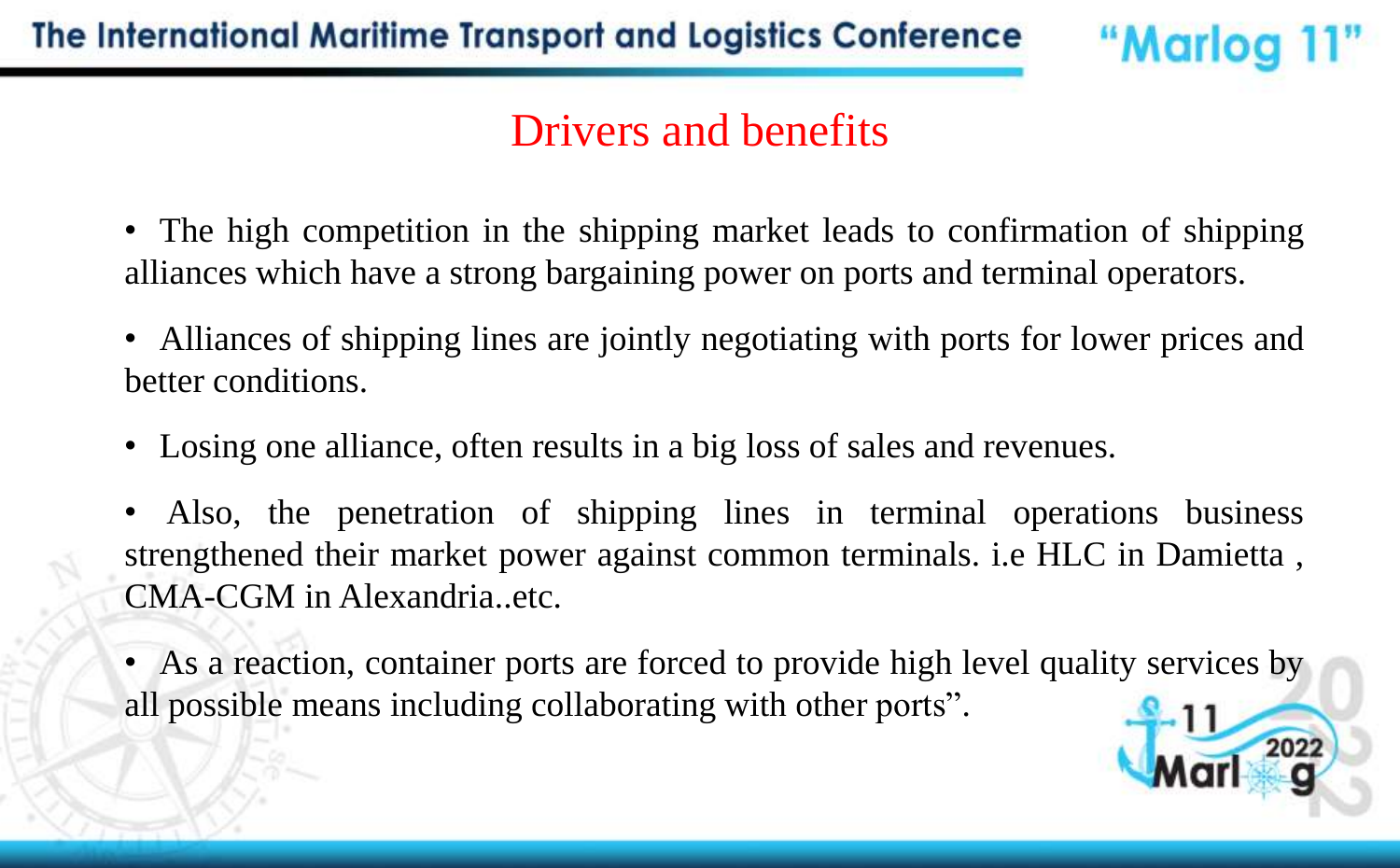#### Barriers

- Costs and gains from the collaboration initiatives should to be fairly shared.
- Many initiatives have been failed due to mistrust and a lack of fair specified rules of sharing the gains.
- A positive approach to negotiations will have a positive impact to the collaboration initiative.
- Stressed negotiations would lead to a negative relationship.

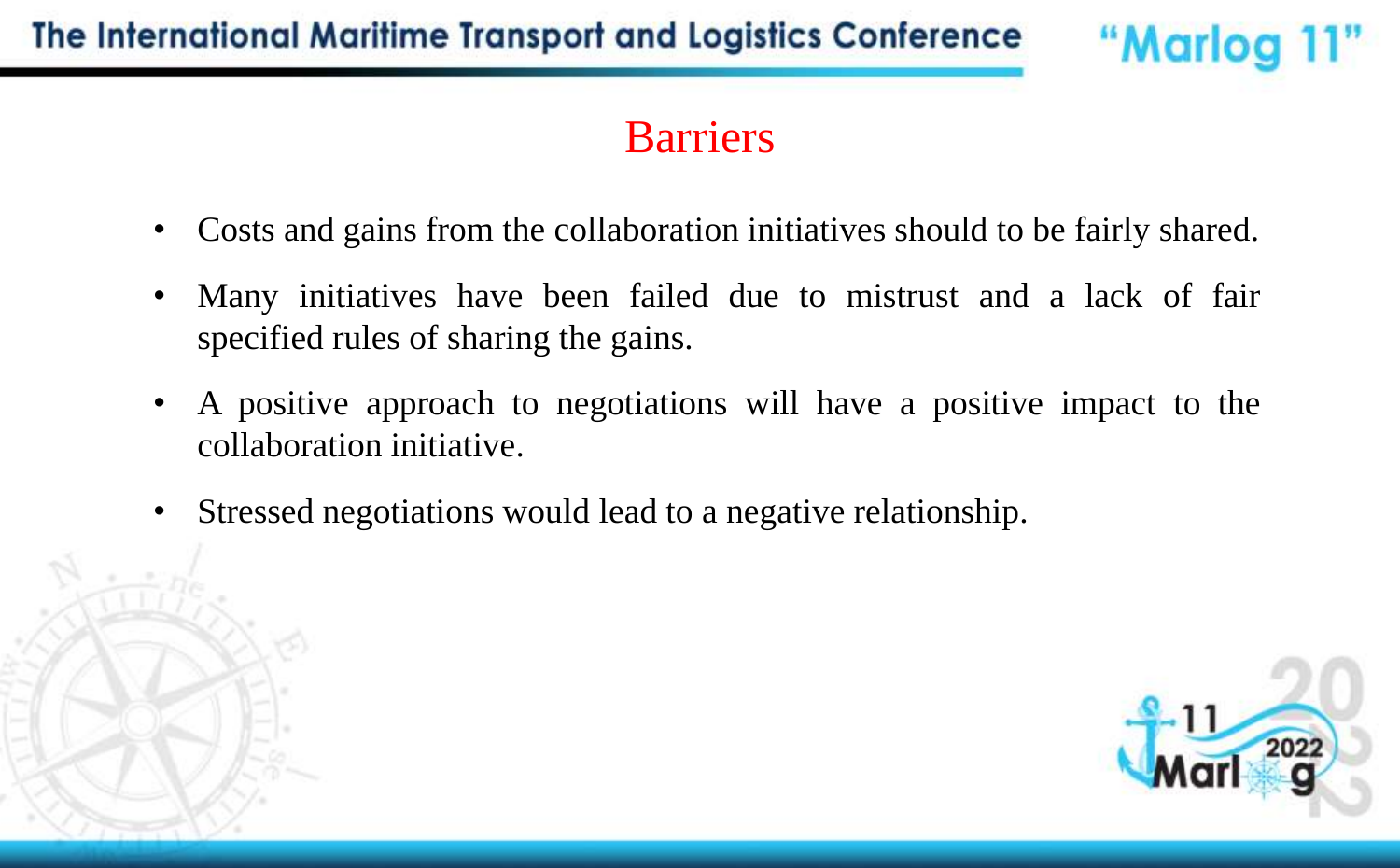#### Content analysis-Initiatives

"Marlog 11"

The interviews were analyzed using content analysis to quantify the findings.

- NCTE companies used to cooperate in the area of development studies and market researches.
- Knowledge transfer is also a common practice between NCTE members, but still needs to be executed in a systematic and more coordinated manner.
- Until now, collaboration initiatives in terms of joint advertising and promotional activities are not exist.
	- The three NCTE companies usually represents themselves as different organization at international exhibitions i.e., Marlog conference.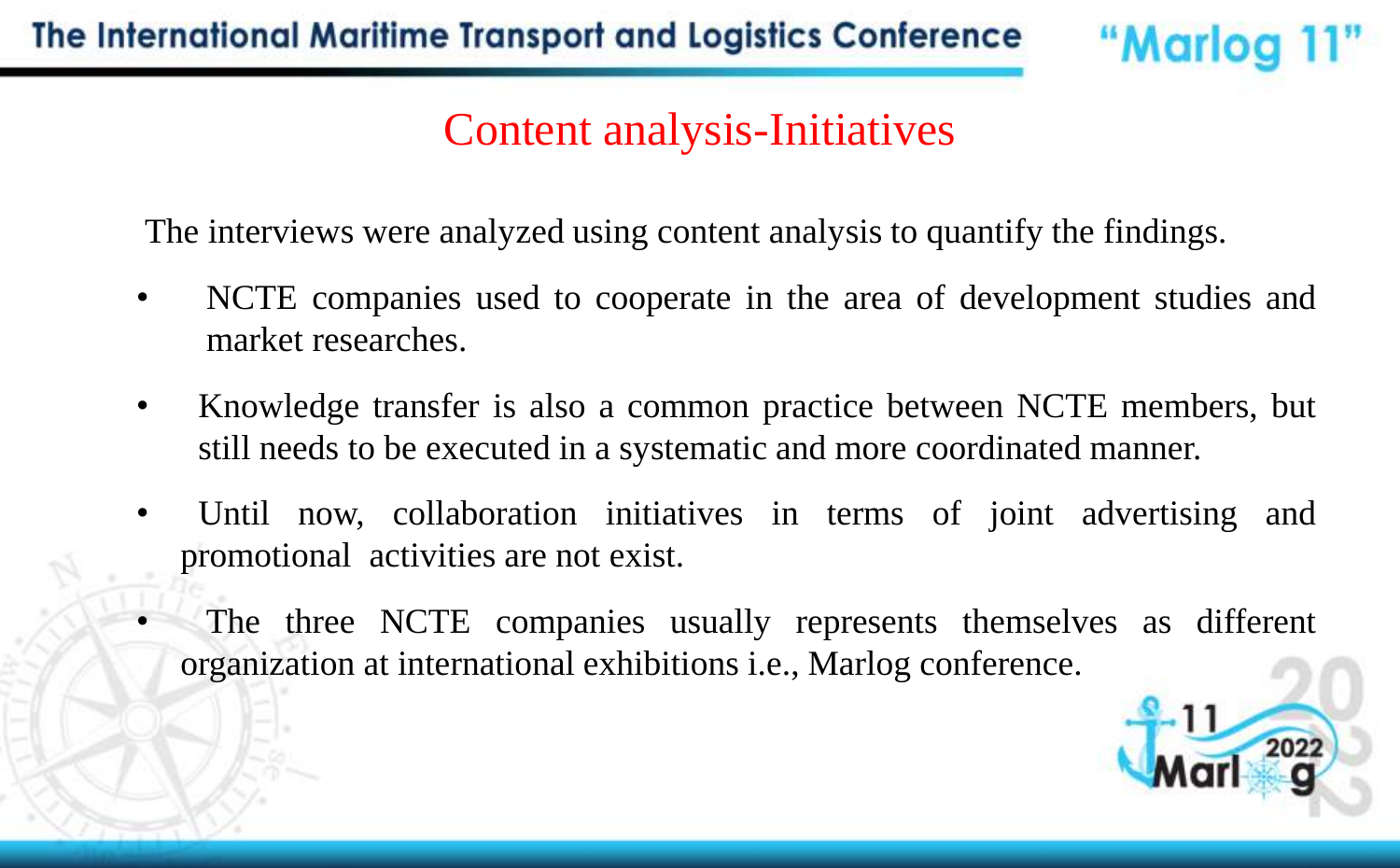#### Content analysis-Initiatives

"Marlog 11"

• The exchange of know-how is common collaboration practice between NCTE members, but still needs to be more organized and more systematic i.e., Applied Information systems.

• NCTE, in case of emergency, cooperate in the area of spare parts for different terminal equipment.

• NCTE are part of what so called "Integration platform" which is a cooperation initiative to support and facilitate transactions between all companies under the umbrella of HCMLT;

• As a conclusion: NCTE members already work together during the previous years, but in tight scale. they are still in an early stage of collaboration.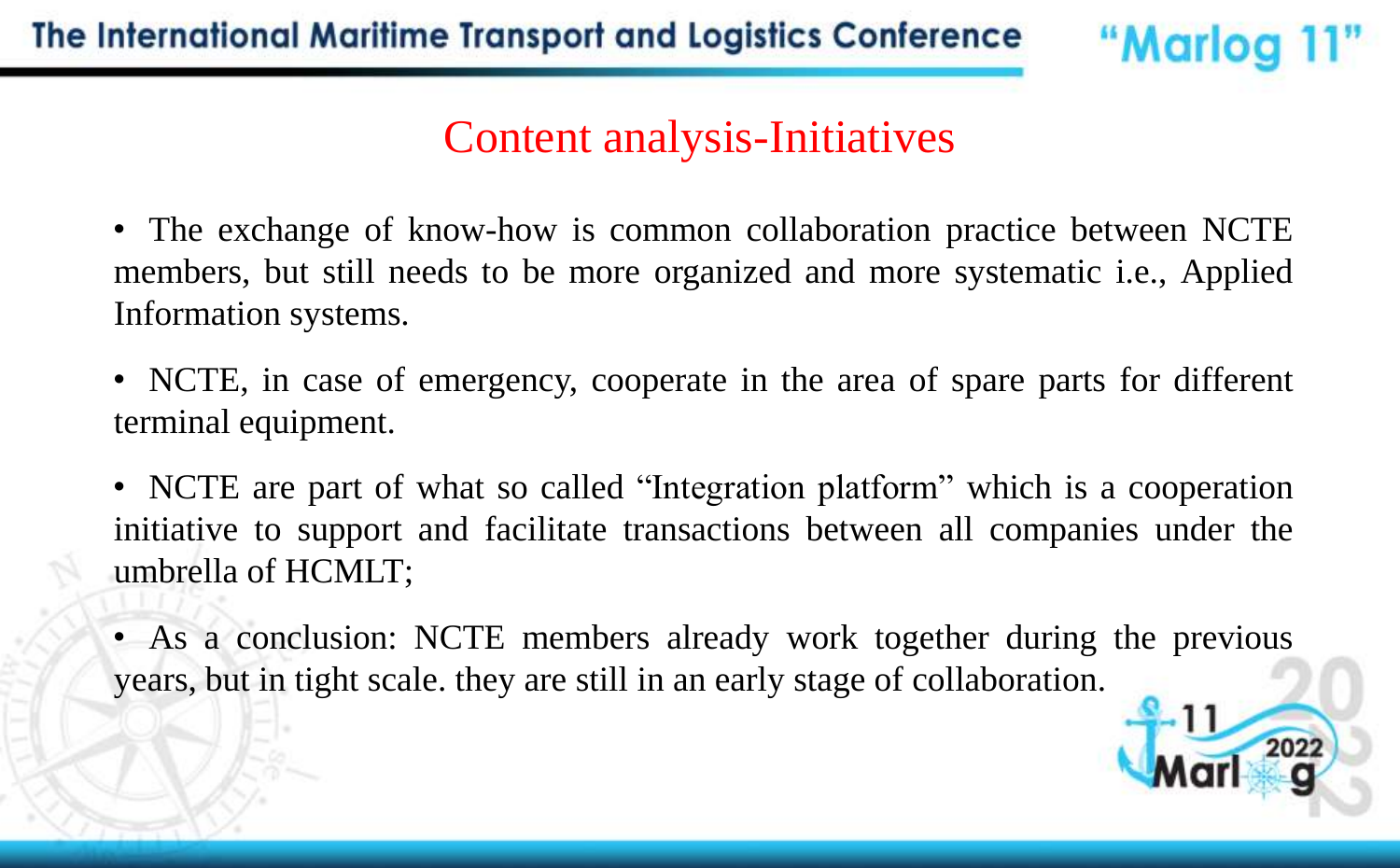#### Content analysis- Drivers and benefits

- Maintaining and extending the market position have been mentioned in all interviews as drivers.
- Collaboration could increase efficiency and resource utilization and therefore achieve more cargo volumes,
- Companies collaborate in order to get the benefits like cost-reduction, improving competitive position, joint protection of interests etc.
- Cost saving could be reached through economies of scale when jointly purchasing and jointly plan and conduct exhibitions presences .



"Marlog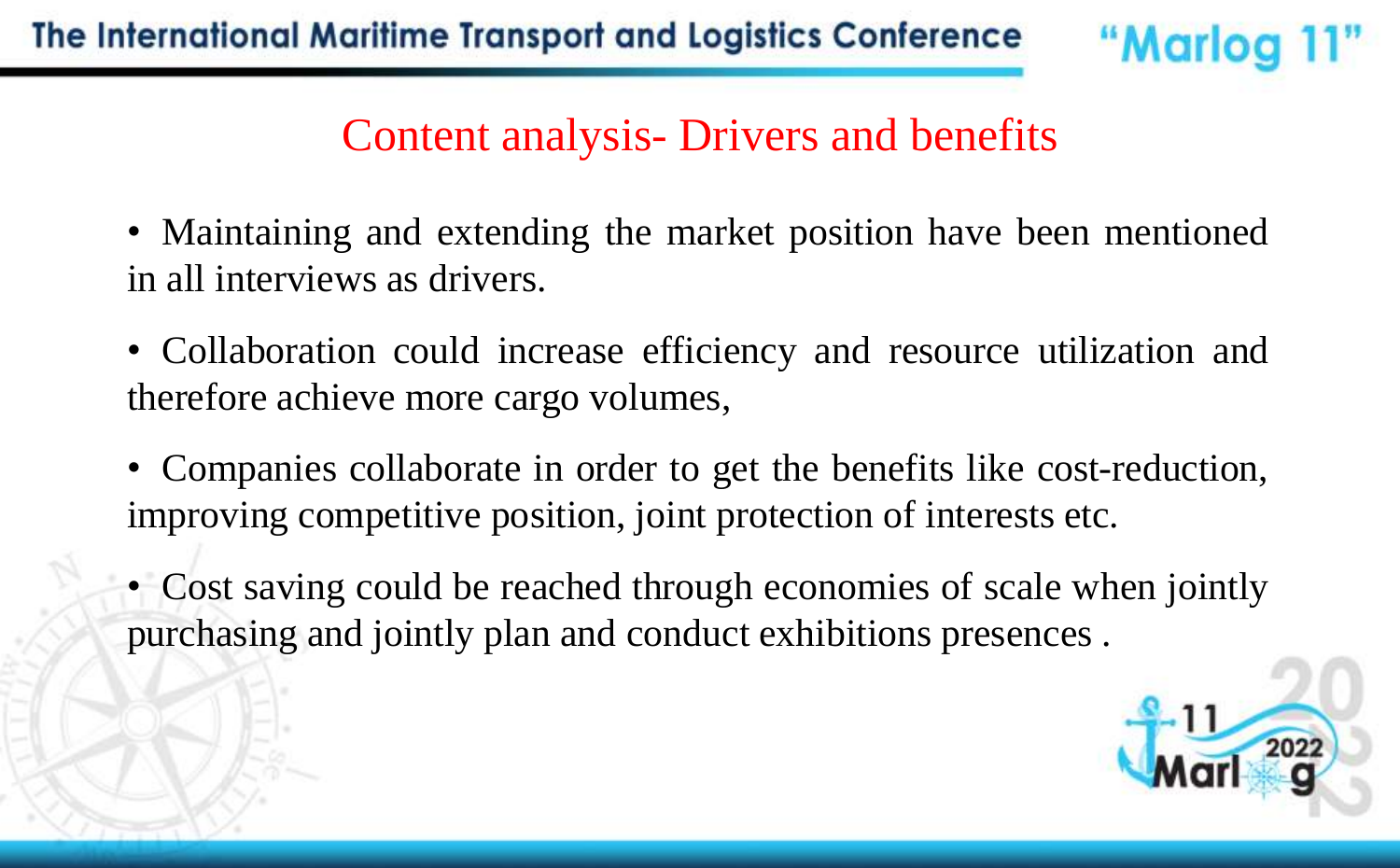Content analysis- Barriers

- The special nature of each terminal, cargo composition i.e., transshipment/ local cargo, and different interests .
- The reason of unwillingness to collaborate is more social in nature.
- Sometimes there are interpersonal differences, which prevent working together.
- lack of transparency.
- Unwillingness to collaborate,
- Missing rules and missing deadlines.
- In addition, the barriers of determining and dividing the gains.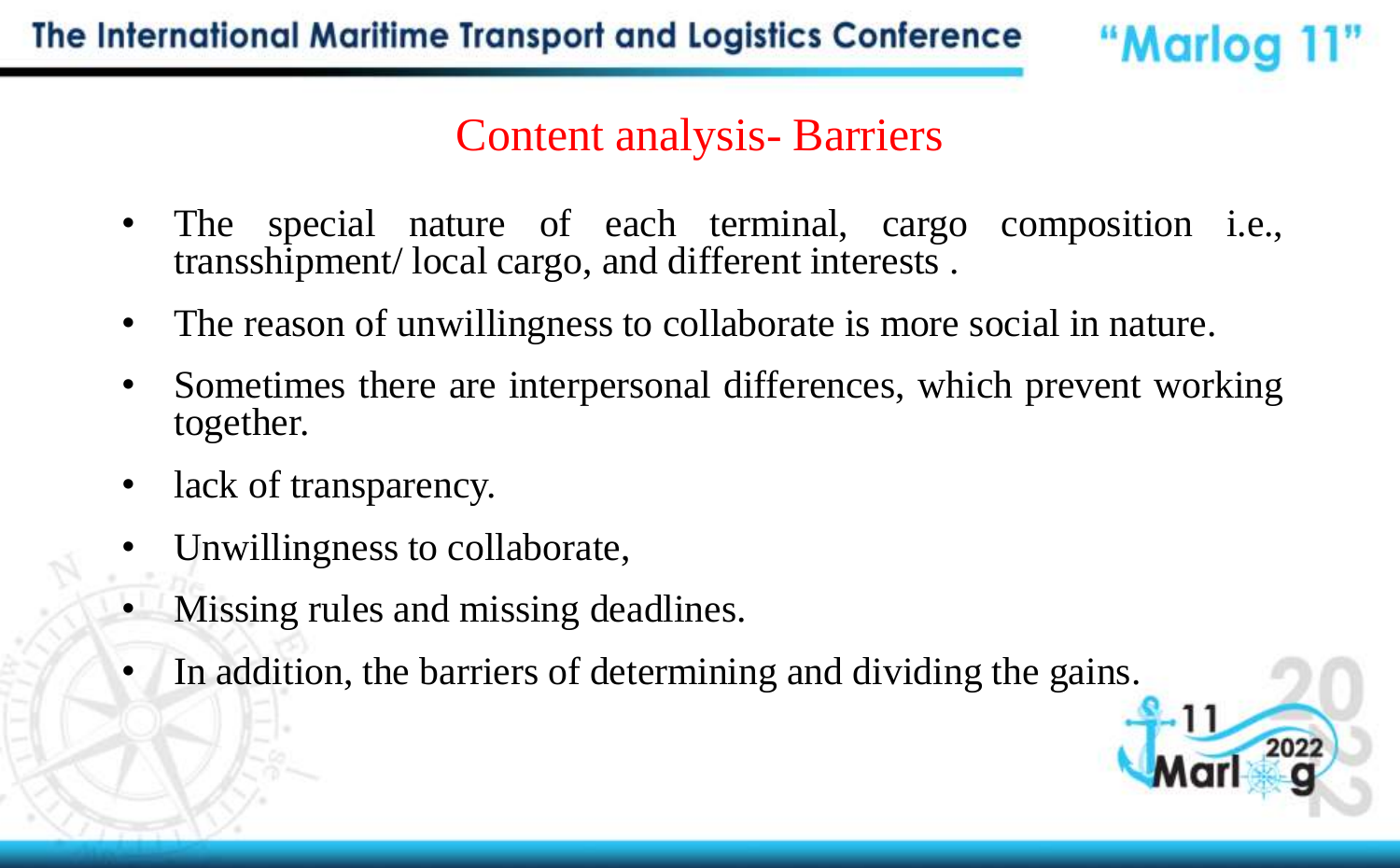#### Content analysis- Effective Management

- Most interviewees stated that information sharing and regular face to face meetings are the most important factor for effective collaboration process.
- It can be noted that NCTE follow a softer form of collaboration, where only oral agreements exist.
- It is important to leave "old" pattern of thought of improving only internal performance and go further to a more collective thinking.



"Marlog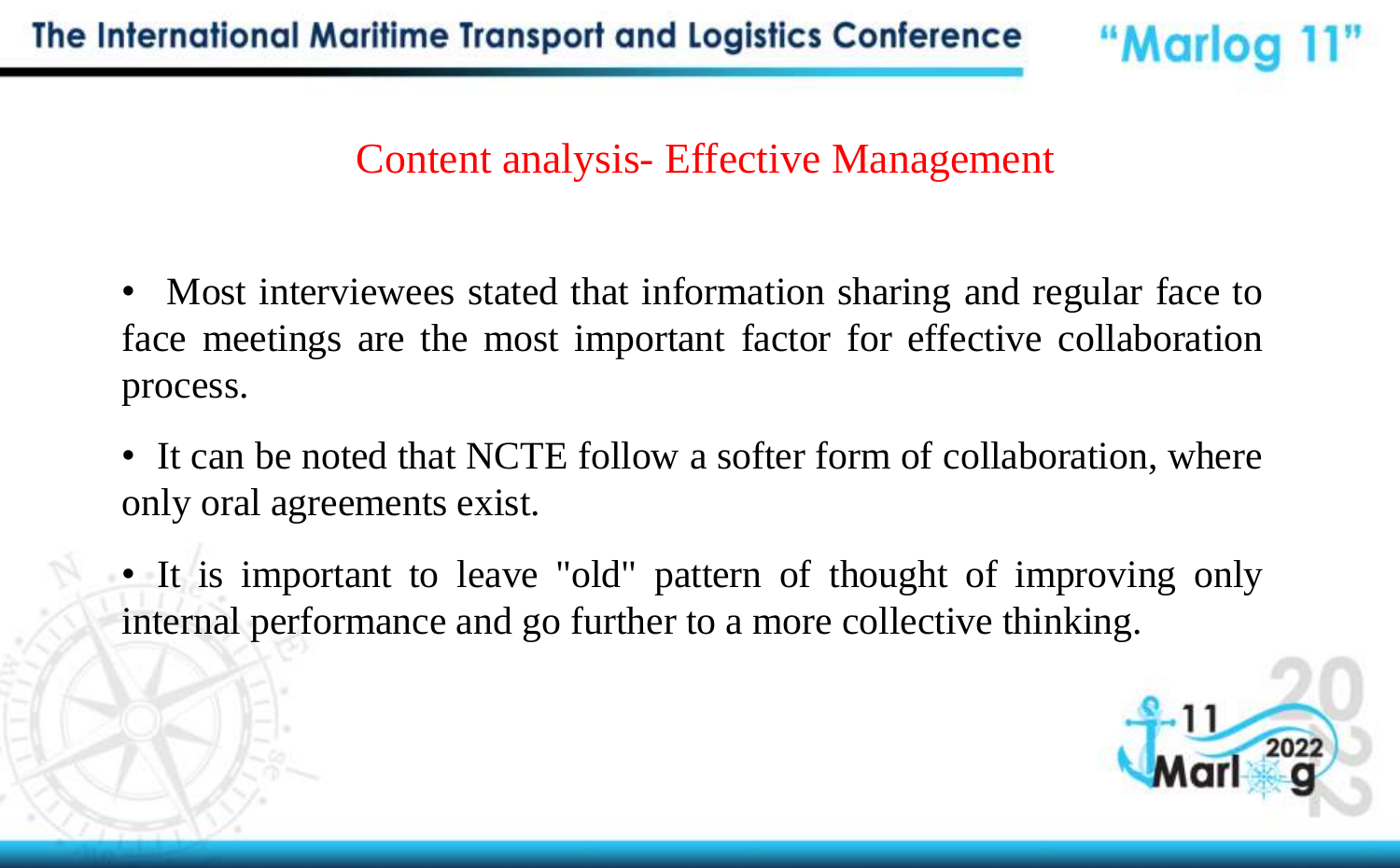#### **Conclusions**

- Ports can collaborate in some areas while compete in other areas. There is no possibility for ports to collaborate in all areas. Every port has its own routes, cargoes, decision makers and customers.
- There are some collaborative practices between the NCTE "in Damietta, Alexandria and Port Said".
- Both sources indicate that the major driver for collaboration is the increased competition.
- Other drivers are the bargaining power of shipping lines, increased efficiency in the maritime industry, larger ship size, technological development and increased requirements of shippers and shipping lines.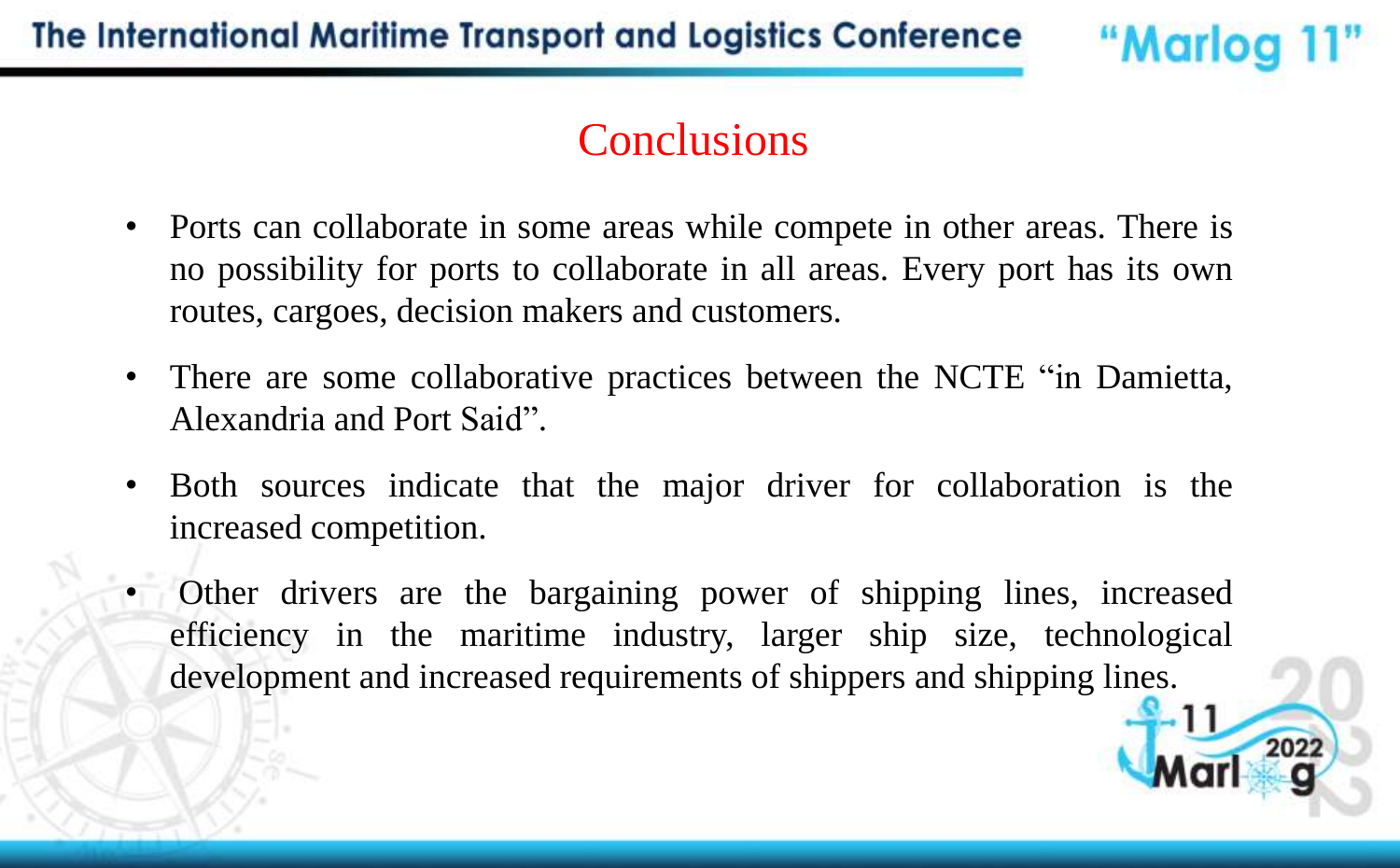## **Conclusions**

- The benefits that have been found in literature and the case study have been confirmed in the interviews of this can be classified in the sections:
	- Efficiency
	- Cost reduction,
	- knowledge and competency,
	- Positioning of the company, and
	- Marketing & service benefits.
- Positioning the company in terms of market share has been strongly proved in the literature.

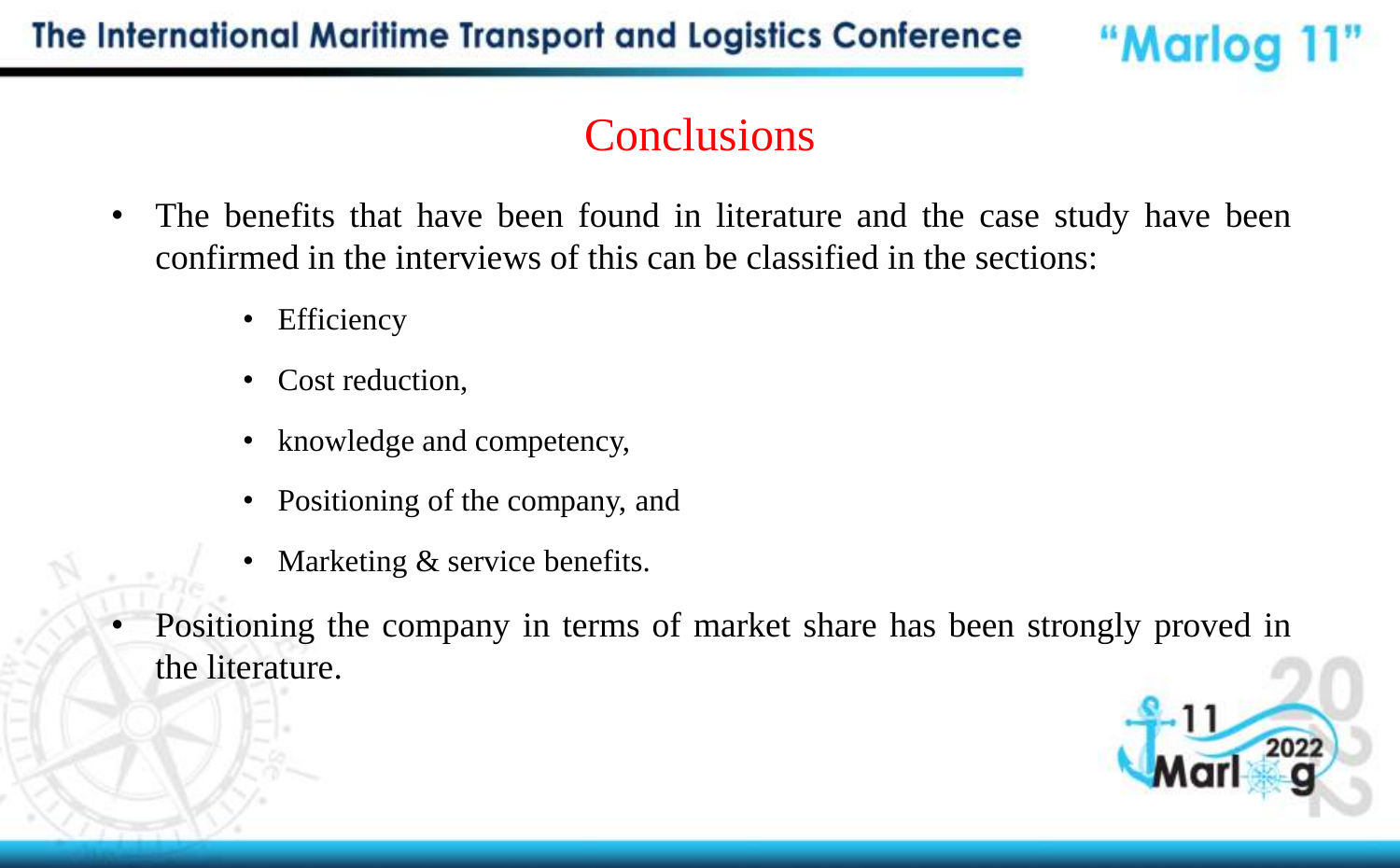#### **Conclusions**

The second question regarding the main barriers:

- Different interests.
- Differences in management style and believes,
- The unwillingness to collaborate,
- Missing rules and missing time deadlines.



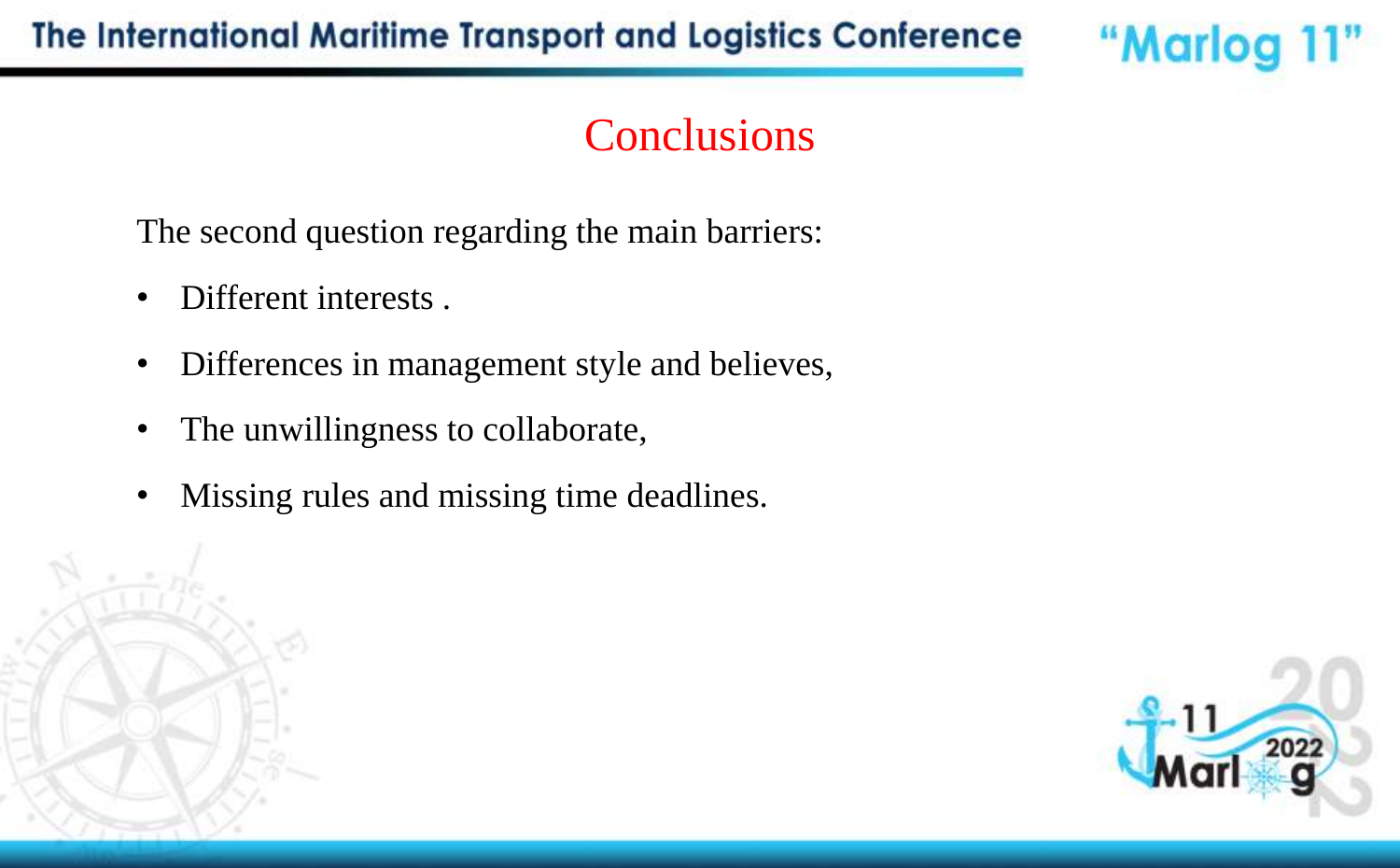### **Conclusions**

"Marlog 11"

The last research question is about the effective management of collaboration initiatives. The most important three factors are:

- Regular face to face meetings,
- Information sharing and
- Believe and Trust.

• At the end , the research questions have been answered theoretically by the literature review , also these questions answered by the case study of (NCTE) and by comparing both.

• It can be concluded that the overall findings of the literature are similar to the findings of the case study.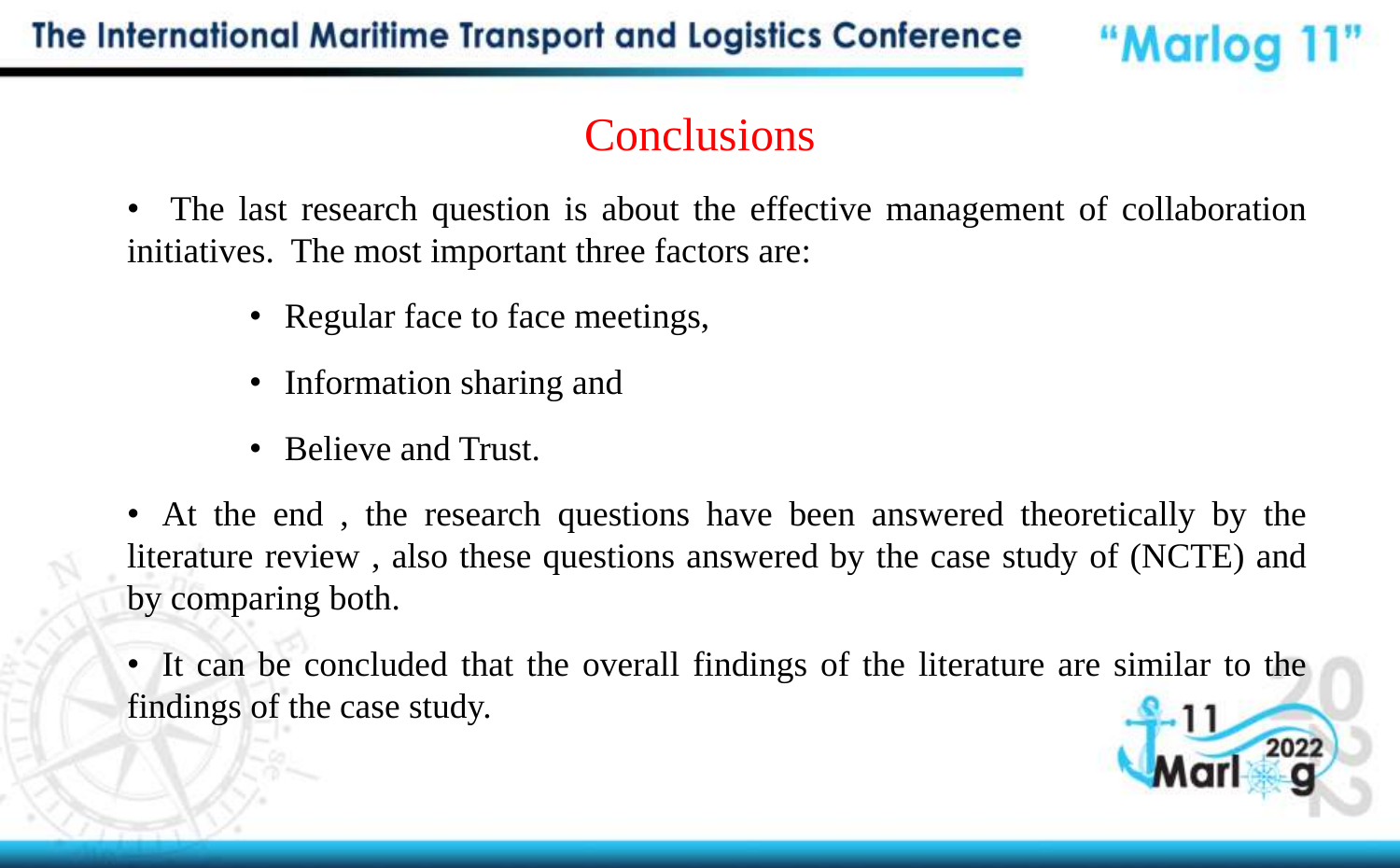#### Recommendations:

- NCTE companies can obtain a competitive advantages through cooperation with each other.
- The collaboration ideas are many, Inventory control, Purchasing, knowledge transfer, workforce pool, joint promotion and advertising , shared information system, unitized reports and cost items and statistics, etc..
- NCTE can prevent price war ( i.e. set a maximum for reduction by 10%)
- More over NCTE companies can act as back up to each other in case of peak seasons or emergency.
- There is a proposal, to form a cooperation team or a joint coordination committee to initiate , facilitate cooperation initiatives and overcome problems.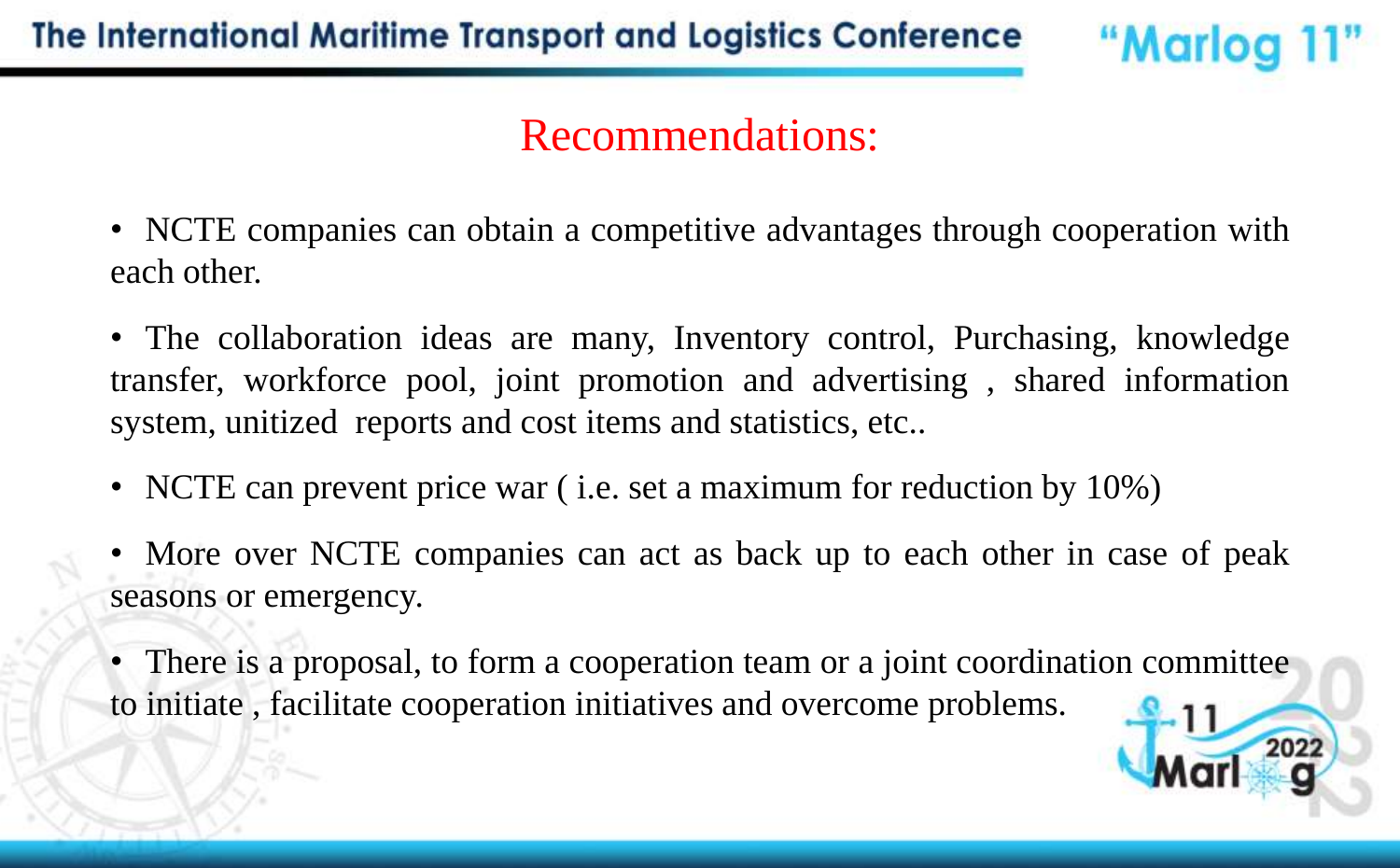"Marlog 11"

Recommendations:

# Nothing more is required if the parties are convinced and truly committed to each other.